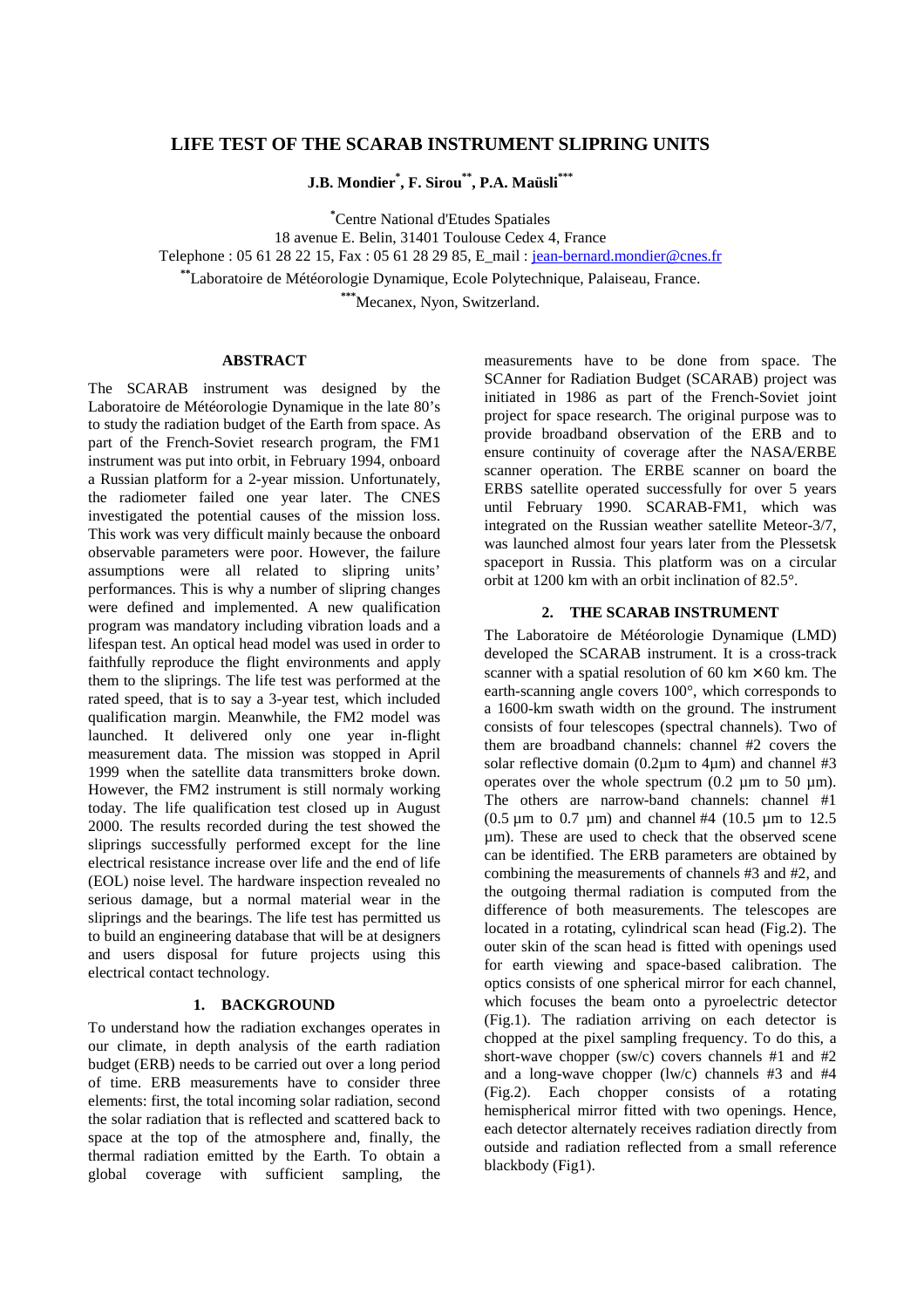

FIG. 1. Sketch of the ScaRaB instrument (upper), details of telescopes (lower).

In addition, a filters-wheel (f/wheel) is used for instrument calibration purpose. This enables four more filters to be moved in front of channels #2 and #3.

### **3. THE OPTICAL HEAD MECHANISMS**

The optical head is a mechanical system that comprises four telescopes and the relevant data processing electronics, two choppers and one f/wheel. All the equipment is mounted on a rotating shaft, which is supported by two pairs of angular contact ball bearings (Fig.2). The choppers rotate continuously at an 8 Hz speed rate for 2 years  $(500 \ 10^6 \text{ cycles})$ . The f/wheel is driven by a stepper motor associated to an 8:1-rate gear speed reducer. Compared to the choppers, this motor has to rotate far less because it is used only during the different instrument calibration modes. The entire optical head bearing lubrication is dry coated with  $M<sub>0</sub>S<sub>2</sub>$ -filled cages or spacers essentially to prevent optics pollution. These mechanisms are all located on a shaft, which moves in unlimited rotation. Here, two slipring units are needed to transmit the electric signals. For design reasons, they were implemented one at each end

of the main shaft (Fig.2). The resolver-side one (r/s) transfers the digitised and multiplexed measurement data as well as the f/wheel round sensor signal. With the motor-side one (m/s), the choppers angular sensor signals and the main shaft resolver signals are transferred to an outer static electronic block.



In addition, this unit transmits the power supply of the choppers and f/wheel motors. Each unit comprises 36 tracks rated at 500 mA. The maximum current value encounted in flight is 100 mA. The sliprings consist of gold alloy solid rings and single wire brushes. The slipring rotor rotating guidance is provided by a couple of  $M_0S_2$ -lubricated bearings. The slipring units were manufactured and supplied by MECANEX.

## **4. SCARAB FM1 FLIGHT**

SCARAB FM1 provided good ERB in-flight data from 24 February 1994 to 6 March 1995. Then, unexpectedly, the instrument switched over to the rest mode and remained shut off. The root reason for this behaviour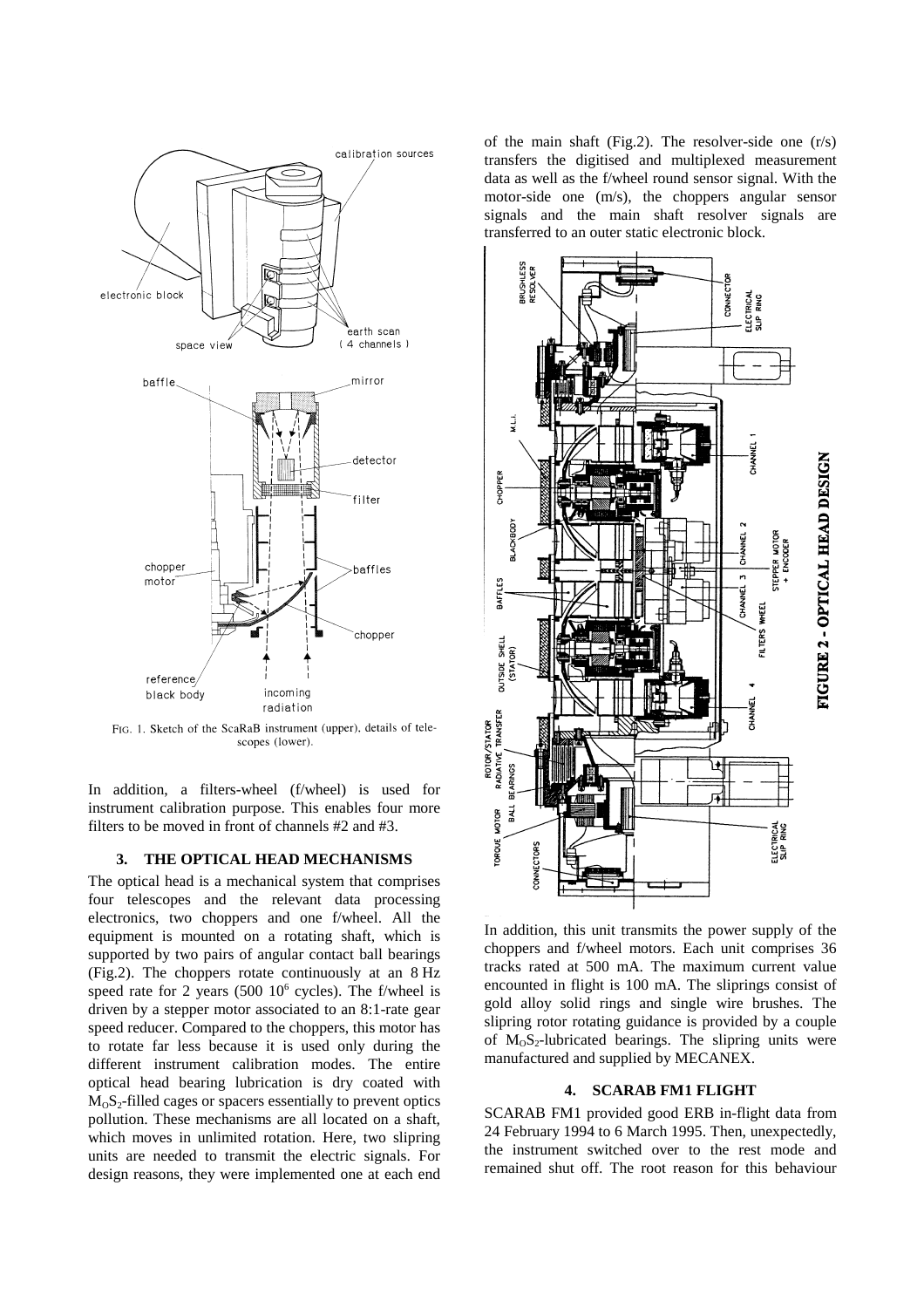has still not been explained, but it might be related to an electrical power defect somewhere in the optical head. When the instrument restarted, the thermal transient environment observed near the lw/chopper was probably the cause of the detected failures in the lw/c velocity control. This might have been a thermo-mechanical problem that ended when the temperature returned to its nominal value, several hours later. Further, the channels scientific data examination has shown that the scan head stopped rotating or was submitted to low level oscillations. For two months, several scan motion restarts were attempted by commanding both different instrument modes and on/off sequencies. We waited several hours between each command to let the optical head cool itself down and thus create thermal effects. All of this provided no positive results on the scan body that remained stationary. But it showed that the electronic sequencer was not responsible for the failure. Meanwhile, other troubles appeared on the f/wheel. Several offsets were observed with the stepper motor between the commanded positions and the ones really reached. These defects lasted several days and eventually got worse. As a result, a f/wheel uncontrolled motion caused an ever lasting f/wheel mode probably because the round reset sensor was never passed over. Finally, the instrument was switched off on 5 May 1995.

#### **5. FAILURE ANALYSIS**

The poor number of observable parameters made the breakdown particularly difficult to understand. Only science data telemetry, blackbody temperatures and motion control errors of scan, choppers and f/wheel were available. Based on this information, optical head behaviour analysis during the failure phase was carried out. As a result, no single point failure could explain all the observed successive problems. However, it was determined that all the identified defects after the instrument restart were related to a sliprings function. Moreover, only the motor-side slipring unit was involved in the problems that occurred. The signals going through the resolver-side slipring unit were not affected by any failure. Also, the investigations recalled a track pollution that occurred on a slipring unit during ground tests. This pollution was caused by TiC particles released by the bearing balls. It created an electrical insulation over several tracks that affected the f/wheel stepper motor power lines. When the motor windings were supplied, inductance effects produced high voltage in the lines. In the sliprings, gold wear particles aligned themselves along the magnetic field lines. This created a parasite circuit between the tracks that were able to generate short-circuits.

Although no evidence could clearly show the sliprings exclusive involvement in the flight breakdown, this device was somehow related to the mission loss. Therefore, a mechanical failure study of the sliprings was carried out to improve the FM2 units' capacity.

#### **6. SLIPRINGS UNIT RE-DESIGN**

The FM1 slipring units had been selected as on the shelf components not designed for a space application. The device analysis focused on the bearings and the sliprings. The FM1 rotor guidance configuration consisted of two bearings of different sizes. Stress analysis showed that the vibration loads applied to the unit were likely to over-stress the smaller bearing, and not the larger one. This is why a new configuration was adopted with two identical bearings. Another problem we faced was the bearing preload. In the FM1 design, a screw acting directly on the small bearing inner race (O mounting) gave a solid preload. As a result, the unit could tolerate no thermal expansion. Moreover, the preload value could not be accurately controlled at integration level. Thus, it was decided to set a soft preload obtained by elastic washer deflection. So, the bearing preload value was adjustable and could be checked on every flight model. The last bearing change regarded the lubrication. On the FM1, the lubrication solution was based on both T<sub>i</sub>C-coated balls and an  $M_0S_2$  spray deposit, which is not qualified for space use. This process could not guarantee either the lubricant amount control or wether it would remain in the bearings. This is why a PVD  $M_0S_2$  coating on the tracks was chosen for FM2. A Duroïd 5813 cage replaced the FM1 bearing metallic cage and flanges were added to each FM2 bearing to prevent wear particles from migrating towards the electrical tracks.



Figure 3 – Shape evolution between FM1 and FM2 sliprings

One main point was analysed on the sliprings: the insulation gap between the tracks. Figure 3 shows a cross section of the sliprings pattern. From FM1 to FM2, the only change was the insulation material shape between the rings. The reason for this was to increase the gap between two adjacent tracks as much as possible, and still meet the size requirement. The same FM1 materials were used for FM2.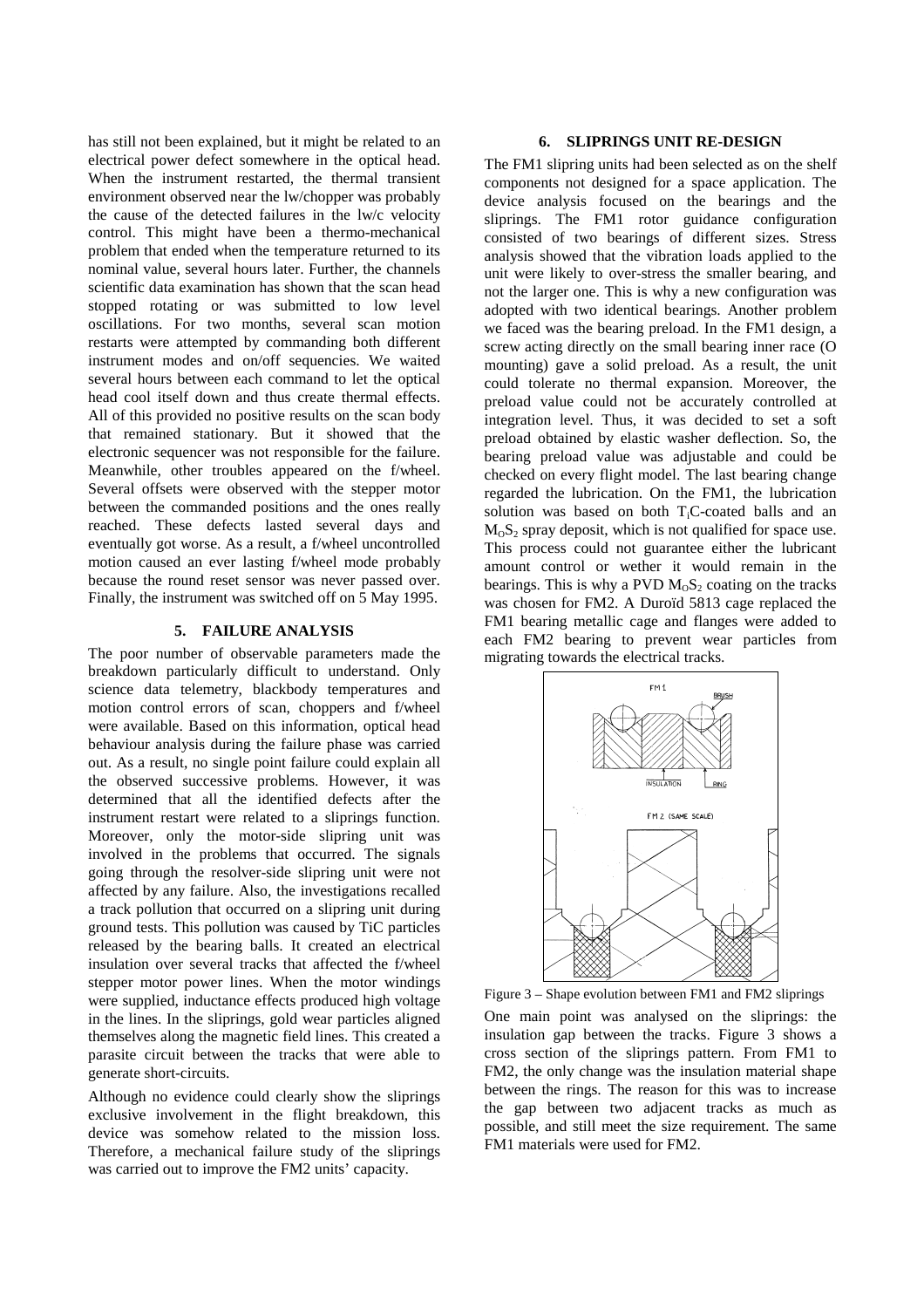#### **7. RE-QUALIFICATION PROGRAM**

All the changes done on the sliprings were considered as critical regarding the qualification status. A complementary test was necessary to validate the definition changes and show the FM2 flight reliability. To do this, it was decided to use a qualification model (QM) of the optical head fitted with the following parts: the main bearings, the motor and the relevant resolver sensor, two sliprings units and dummy masses for all the other parts born by the rotating head (choppers and f/wheel). Thus, the QM used was representative of flight definition for masses and moments of inertia. This was essential to obtain realistic equipment behaviour in response to the vibration loads. The flight thermal environment measured on FM1 was not considered as critical for the sliprings. So, thermal vacuum cycling was not included in the test sequence. The main part of the FM2 qualification was the life duration ground test, which took place in the CNES mechanism laboratory. It was performed under ultra-vacuum at the rated speed in order to respect the tribological operating conditions in the sliprings contacts. An electronic block identical to the FM2 one controlled the scan motion. All the instrument running modes (measurement and calibrations) were sequentially executed according to the most demanding mission pattern, that is to say the slipring capabilities. The consequence of the rated velocity choice was to perform a 3-year test to meet the 2-year mission requirement. From the test start up, in mid-August 1997, it was quite clear that the life span might end after the FM2 launch. However, doing it would give pre-flight interesting equipment health status. Eventually, the FM2 instrument was launched from the Baikonour spaceport on 18 July 1998 on the Russian weather satellite Resurs1/4. Unfortunately, the failure of the satellite second data transmitter occurred on 7 April 1999, prematurely ending the SCARAB mission. Afterwards, the servicing telemetry showed that the instrument kept on working normally. Nevertheless, the slipring units' life qualification test continued right to the end in August 2000. The new test objective was to provide engineering data for a flight on board the new Megha Tropiques satellite project.

#### **8. TEST CONFIGURATION**

The following table summarises the main test requirements to be met by the sliprings units.

| <b>Electrical specifications</b>         |                              |  |
|------------------------------------------|------------------------------|--|
| Nominal current                          | $100 \text{ mA}$             |  |
| Line resistance (including 400 mm wire)  | $\leq 0.5 \Omega$            |  |
| Line resistance noise 0-peak             | $\leq 40 \,\mathrm{m}\Omega$ |  |
| Line resistance variation over life span | $\leq 70 \,\mathrm{m}\Omega$ |  |
| Insulation resistance between tracks     | $\geq$ 100 M $\Omega$        |  |

| Mechanical specifications                 |                                             |                  |
|-------------------------------------------|---------------------------------------------|------------------|
| Number of in-flight rotations with margin |                                             | 15 millions      |
| Friction torque under vacuum              |                                             | $\leq$ 75 cN.cm  |
| Starting torque under vacuum              |                                             | $\leq$ 150 cN.cm |
| <b>Environment</b>                        |                                             |                  |
| ambient temperature                       | $+5^{\circ}C \leq \theta \leq +35^{\circ}C$ |                  |
| Ultra-vacuum chamber                      | $\leq 10^{-7}$ mbar                         |                  |

The qualification test goal was to demonstrate that the electrical sliprings end-of-life performances could satisfy the specifications. The FM2 flight clearance status was dependent on test data. So, it was vital to note the units' performances continuously throughout the test. This is why all the electrical measurements were monitored and recorded daily. The slipring units' qualification could not be performed for each single track. To minimise the test bench complexity, several tracks were then serially connected to create independent electrical resistive circuits that could be power supplied and measured from the outside of the vacuum chamber. Two groups of tracks were built like this for each slipring unit. A controlled 100-mA constant current supplied each circuit throughout the life test. The overall drop voltage was measured for each circuit. Some other tracks were selected from each unit for electrical insulation test. Six independent slipring sectors were distributed over the two units. For each sector, the even tracks were connected together and, the same thing was done with the odd tracks. The insulation impedance was mesured between the two track series with a mega-ohmmeter. The slipring remaining tracks were reserved for the f/wheel motor power supply transfer and the winding excitation current transmission of the scan resolver. The performance of these tracks could not be directly measured. We observed how functions (f/wheel motor, scan motion) which were related to the tracks reacted. The following table summarises the slipring tracks allocation.

| <b>Test bench</b><br>channel # | Slipring track $#$ | <b>Qualification</b><br>purpose |
|--------------------------------|--------------------|---------------------------------|
| Motor-side slipring unit       |                    |                                 |
| 5                              | 1 to $4$           | Insulation                      |
| 6                              | $5$ to 9           | Insulation                      |
|                                | 10 to 17           | Drop voltage                    |
| No measure                     | 18 to 21           | F/wheel motor supply            |
| No measure                     | 22 and 26          | Resolver winding                |
| No measure                     | 23 to 31           | F/wheel motor supply            |
|                                | 32 to 35           | Drop voltage                    |
| No measure                     | 36                 | Ground continuity               |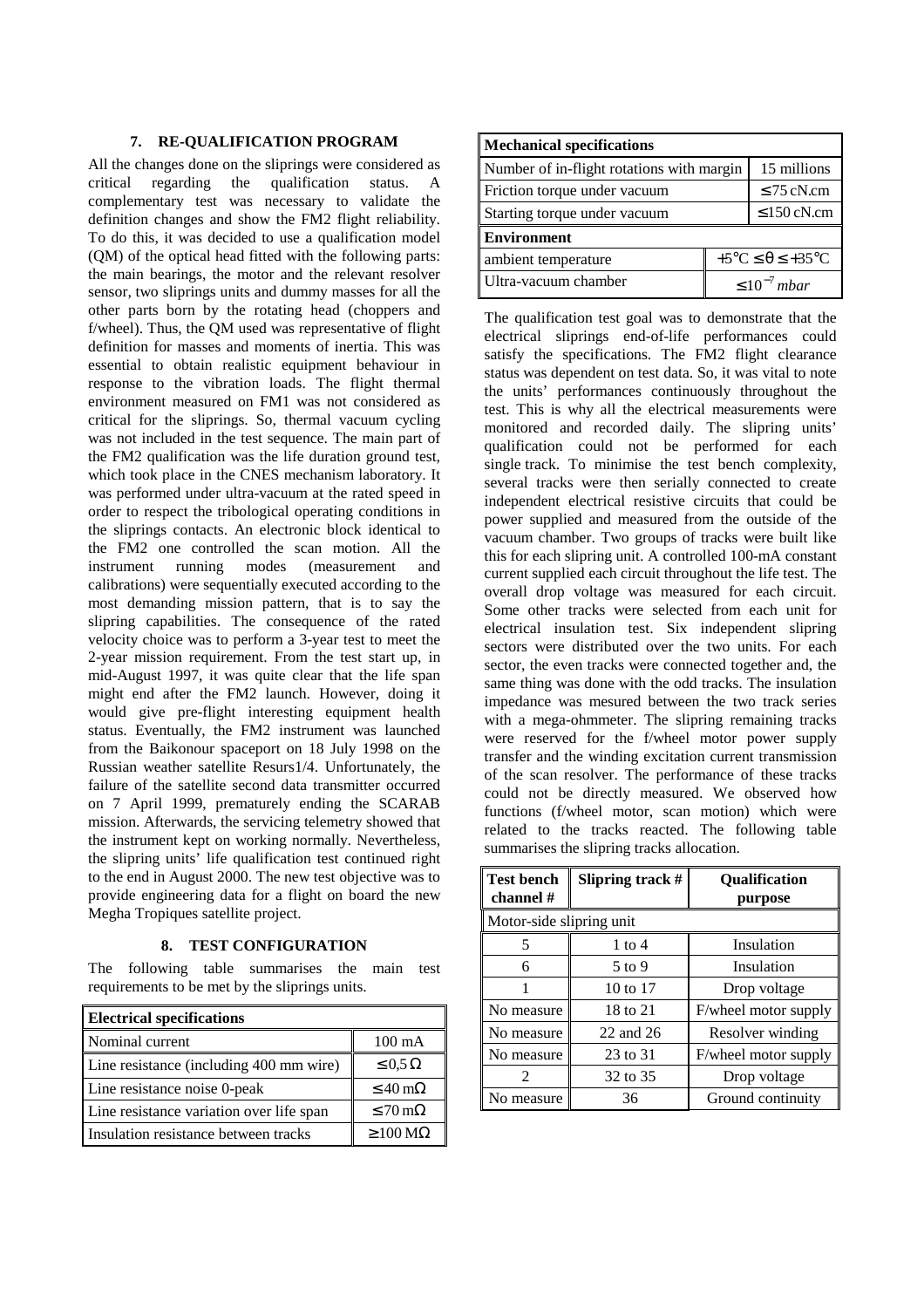| Resolver-side slipring unit |          |              |  |
|-----------------------------|----------|--------------|--|
|                             | 1 to 6   | Drop voltage |  |
|                             | 7 to 12  | Insulation   |  |
|                             | 13 to 18 | Insulation   |  |
|                             | 19 to 24 | Insulation   |  |
|                             | 25 to 30 | Drop voltage |  |
|                             | 31 to 36 | Insulation   |  |

## **9. TEST RESULTS**

### **Vacuum chamber pressure**

The vacuum chamber used for the life test is equipped with an ionic-pumping system. This allows a very low residual pressure level, which is frequently required for vaccum tested mechanisms, especially for tribological purpose. In our test, the chamber vacuum pressure was at  $5 \times 10^{-6}$  mbar at start up, in mid-August 1997. This value reached  $10^{-7}$  mbar less than one month later. Afterwards, it took five months for the pumping device to bring the pressure down to  $6 \times 10^{-9}$  mbar, because of the mechanism material outgassing that is always predominant in the beginning of life testing. Moreover, this was accentuated by the thermal dissipation from the sliprings, wires and motor windings ohmic losses. The chamber pressure fluctuated around  $6 \times 10^{-9}$  mbar until the end of the test.

#### **Drop voltage measurements**

The four slipring tracks-groups used for the electrical contact resistance test did not show the same features throughout their lifespan, especially regarding electrical noise. However, all the groups provided a similar behaviour pattern. This is why the results of only one tracks-group (test bench channel #1) is presented below. In the following diagrams, the contact electrical resistance has been plotted according to the following main assumptions:

- the unit wire impedance is constant throughout the test and is subtracted from the overall drop voltage,
- the total 8-track group impedance (electrical contacts) is equally shared between the tracks.

Thus, the drop voltage measurements were used to make single-track impedance diagrams. Each diagram comprises four curves. The daily measurement data was processed to obtain the min, max, mean and standard deviation values. The last one represents the impedance noise level.

Figure 4 shows two separate phases. The first one covers the first couple of months of the test. At start up, the mean impedance value stood up at 15 m $\Omega$ , and the impedance noise was about 1 mΩ. After this very quiet phase, some interference appeared in the contacts and remained for more than one month, as the max and the noise curves attest. A great amount of wear particles may have been generated within a short period of time. This probably created difficult brush sliding conditions. Disturbances may have disappeared when the early wear particles were removed from the tracks or began to collect on the brush. This phenomenon could be considered as a run-in process. During this phase, the mean impedance remained relatively low at 40 mΩ. The disturbances exhibited high values but in a limited number of occurrence.

The second phase spread over almost two years. During this period, the sliding contacts cumulated nearly 10 millions turns. Their electrical performance was relatively stable, revealing healthy sliprings. The mean impedance value oscillated at around 50 mΩ, and the noise level remained below 40 mΩ. At this point of the test (mission completion), the electrical performance still met the requirements.



Figure 4 – one-track impedance – test first year

A significant change in behaviour can be seen in figure 5, which shows the last year of the test. The contact sliding distance of that period of time is equivalent to 5 million turns. In mid-1999, the mean impedance had risen up to 180 mΩ. At that time, the noise level had slightly increased to roughly 60 mΩ. Then, in mid-October 1999, the max values suddenly increased, revealing new interference in the brush-track contacts. These degraded sliding conditions remained until the end of the test. Nevertheless, the mean impedance stopped increasing at 220 mΩ, by the end of 1999 and even decreased steadily for the last six months of the life test. The electrical noise closely followed the same evolution. In addition, the min values were very similar to the mean ones. This indicates that a relatively poor number of high values were part of the measurement sampling. The presence of wear particles in the contact may have been responsible for the contact impedance degradation, as the sliprings had not yet been worn out. The final values of the test are 180 m $\Omega$  for the mean impedance and 150 m $\Omega$  for the noise level. The mean impedance was multiplied by 5 since the beginning of the test. A noise level of 22% 0-peak of the total 8-track group impedance was noted.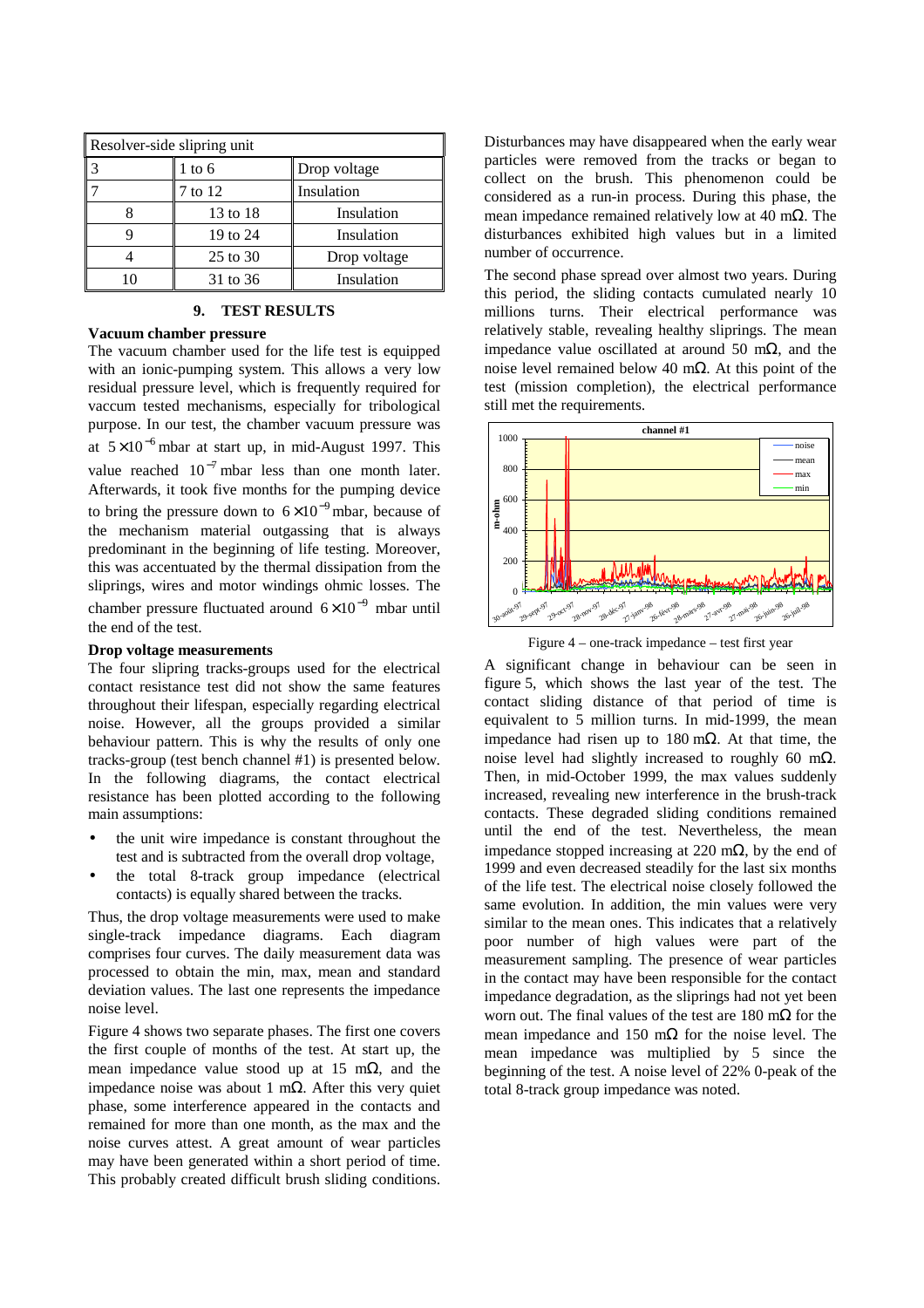



Examining the tested tracks' results, one interesting feature was identified. The sliding distance does not systematically affect the contact impedance degradation. In fact, the contact disturbance slump may even occur far from the run-in phase.

### **Insulation measurements**

Six measurement channels were used to test insulation. All of them provided the result  $\infty\Omega$  throughout the lifespan, that is to say a perfect electrical insulation under the test conditions.

#### **Electrical performances balance**

The following table summarises the EOL electrical test results, given for a single track.

| <b>Electrical</b><br>specification                                                                       | Motor-side<br>slipring unit |         | <b>Resolver-side</b><br>slipring unit |             |
|----------------------------------------------------------------------------------------------------------|-----------------------------|---------|---------------------------------------|-------------|
| Bench channel number                                                                                     |                             | 2       | 3                                     |             |
| <b>OLine</b> resistance<br>$(m\Omega)$ specif. $\leq 0.5 \Omega$                                         | 268                         | 325     | 296                                   | 263         |
| <b>2 Line resistance noise</b><br>0-peak $(m\Omega)$<br>specif. $\leq 40$ m $\Omega$                     | 150                         | 50      | 163                                   | 20          |
| <b>3</b> Line resistance<br>variation over life span<br>specif. $\leq$ 70 m $\Omega$                     | 180                         | 238     | 208                                   | 175         |
| Bench channel number                                                                                     |                             | 5 and 6 |                                       | 7 to 10     |
| <b><i></i></b> Unsulation resistance<br>between tracks $(M\Omega)$<br>specif. $\geq 100 \text{ M}\Omega$ | $\geq 10^6$                 |         |                                       | $\geq 10^6$ |

Line resistance and the line resistance life variation are globaly homogeneous. Thus, we can say that, under our test conditions, this slipring technology provides a relatively good reproducible rate of electrical contact impedance over the tracks. This is even more remarkable for performance  $\circled{3}$  where the evolution through life depends on wear. On the other hand, the electric noise proved to be different for each track. This could be the result of preload scattering among the brushes. Hardware inspection has provided more information on this point - as the brush preload is also related to the material wear (see § 10).

As far as the mission requirements are concerned, the final results show that only specification  $O$  has been met. The qualification life test is not conclusive for impedance life increase and electrical noise level. It seems that the requirements  $\oslash$  and  $\oslash$  are too demanding for this slipring technology. Whereas  $performance \oplus easily met the requirement.$ 

## **Friction torque evolution**

The supplier measured the units' dynamic friction torque during the reception tests. After the life test, a new measurement was done at CNES, in the same ambient conditions. The following table summarises the results.

| Torque measured at<br>3 rpm (cN.cm) | <b>Motor-side</b><br>slipring unit $\ $ | Resolver-side<br>slipring unit $\parallel$ |
|-------------------------------------|-----------------------------------------|--------------------------------------------|
| during reception                    |                                         |                                            |
| After life test                     | 30                                      |                                            |

The measurements did not show how the torque was distributed between the bearings and the sliprings. However, the slipring may cause the main part of this torque. Although the life amplification factor is close to 8 or 10 for each slipring unit, the final torque level remains below the requirement of 75 cN.cm. This is of no real concern since the slipring hardly contributs to the overall scan torque budget.

## **Life test conclusions**

Throughout the life test, the optical head operated nominally. The scan motion controlled by the main shaft resolver experienced no position error. Likewise, the f/wheel stepper motor operated without failure. Thus, each function that depended on slipring current transmission operated correctly.

Several slipring lines were directly tested. The EOL line resistance met the requirement and was relatively homogeneous over the measured tracks. On the other hand, the average value of the line resistance increase over life was three times worse than that stipulated in the specification. We conclude that this requirement is obviously too demanding for the chosen technology and for such a long lifespan. In addition, the test clearly showed that the electrical noise results varied enormaly over the four groups of tracks. The impedance noise value ranged from 4% to 26% of the mean impedance. However, we would like to point out that in spite of statistical evidence, the instrument optical head performed well throughout the test. It would be interesting to look into the real needs regarding the values that do not meet the specification. Lastly, all the insulation measurements were successful.

Since the end of the SCARAB FM2 instrument mission, the slipring units' qualification is no longer a concern regarding the SCARAB project. However, these aspects will have to be discussed for a possible re-use of the instrument in the Megha Tropiques mission.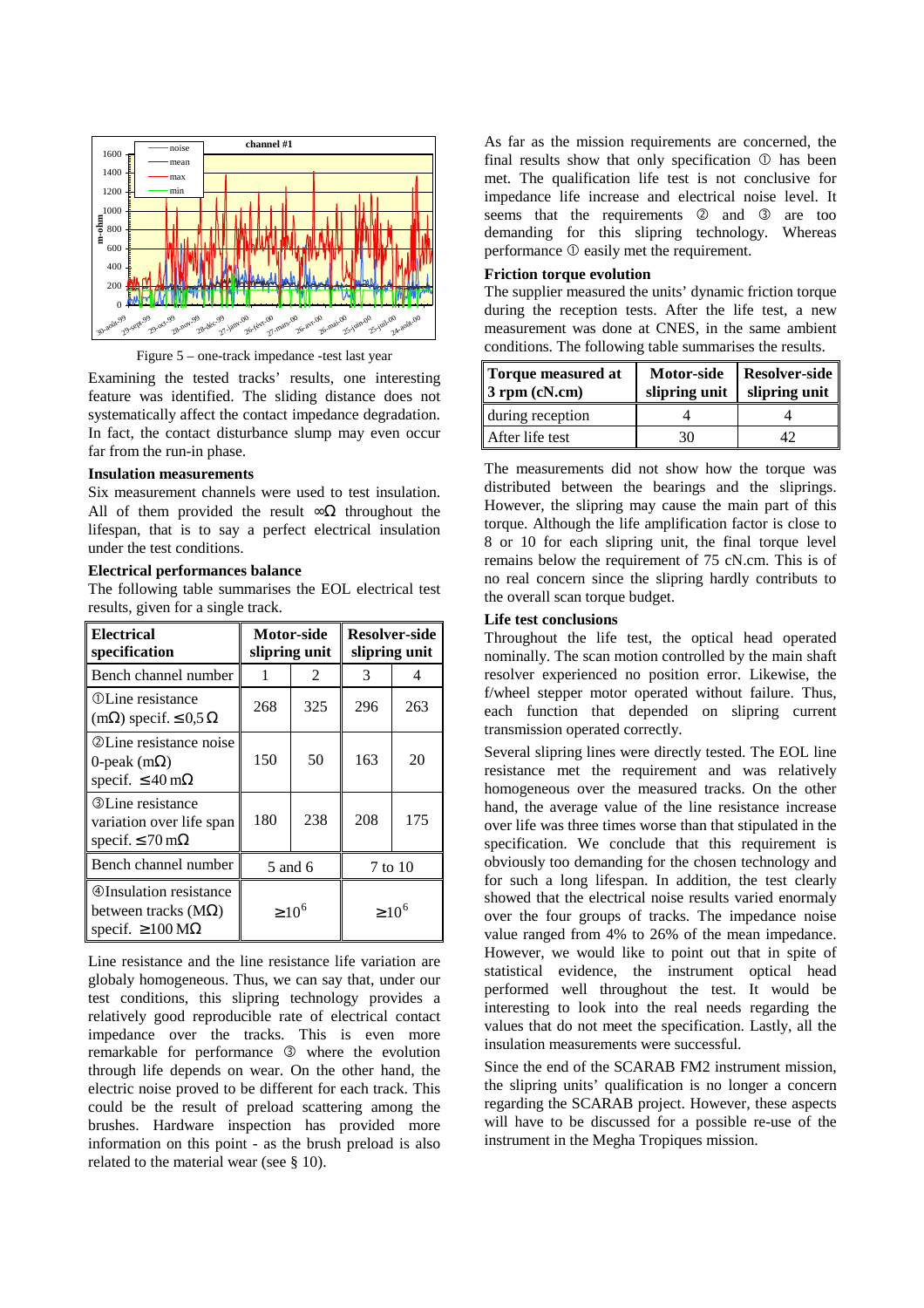#### **10. HARDWARE INSPECTION**

After the qualification life test, the two slipring-units were dismounted from the equipment. One was sent back to the supplier MECANEX and the other one stayed at CNES. Both were subjected to a detailled inspection. Figure 6 shows an overview of the unit inspected at CNES.



Figure 6 – overview of one slipring unit

The light coloured part is one of the two brush-supports. It is removed from the slipring housing. No apparent damage could be seen on the brushes. A large number of tiny golden particles were observable on the support surface. The shaft and the tracks are partially visible through a housing aperture. By naked eye observation, it was not possible to identify any track unexpected wear or any insulation defect.

On figure 7, we can see two brushes from the same brush support. On the right side, the brush exhibits a large contact area. This area is located just before the brush bent end. This particular shape is designed for brush mounting easiness. The contact curved shape is the result of brush friction on the track. Inside the contact zone, sliding lines have been grooved along the motion direction. At contact outlet, accumulated wear particles remain glued onto the brush. This is even more visible on figure 8.



Figure 7 – brush contact area

On the left side of figure 7, almost the same can be observed. However, a difference is the contact area size. This brush is obviously less used than the other one. This could be the result of a lower preload. Among all the brushes, the inspection revealed a very scattered wear rate. The above right side brush is one of the most worn brushes. In this case, the material removed volume is less than the third of the original size.

Obtained by SEM analysis, figure 8 shows the material shifting inside the contact area as well as the friction lines. The brushes are coated with tiny metallic debris of typically a few microns size. The brush contact surface X-analysis revealed that the track material was present. A part of the wear particles from both track and brush has collected onto the brush.



Figure 8 – brush SEM viewing

Troughout lifespan, some gold alloy was removed from the track and gathered by the brushes. The picture also shows the typical shape difference between the inlet and the outlet contact area.

Figure 9 shows a typical track EOL shape by SEM viewing. On the left side, the track is side viewed. The light part of the picture represents the metallic ring and the dark one is the inter-ring insulation. The sliding track is the worn part of the ring located in the center of the picture. The brush shape has been grooved at the bottom of the track. Very little metallic debris of typically a few microns size was found all over the ring.



Figure 9 – typical track pictures

On the right side, the track is front viewed. At the bottom of the track, wear particles have been laminated between the brush and the track, and even pushed away from the track. The tracks do not seem to be excessively worn out regarding the large number of performed rotations. Among the rings observed, no bearing particles could be found. This means that bearing flange confined the wear particles throughout the test.

Figure 10 shows the pictures of the inner and outer race of one unit bearing.



Figure 10 –bearing inner and outer race